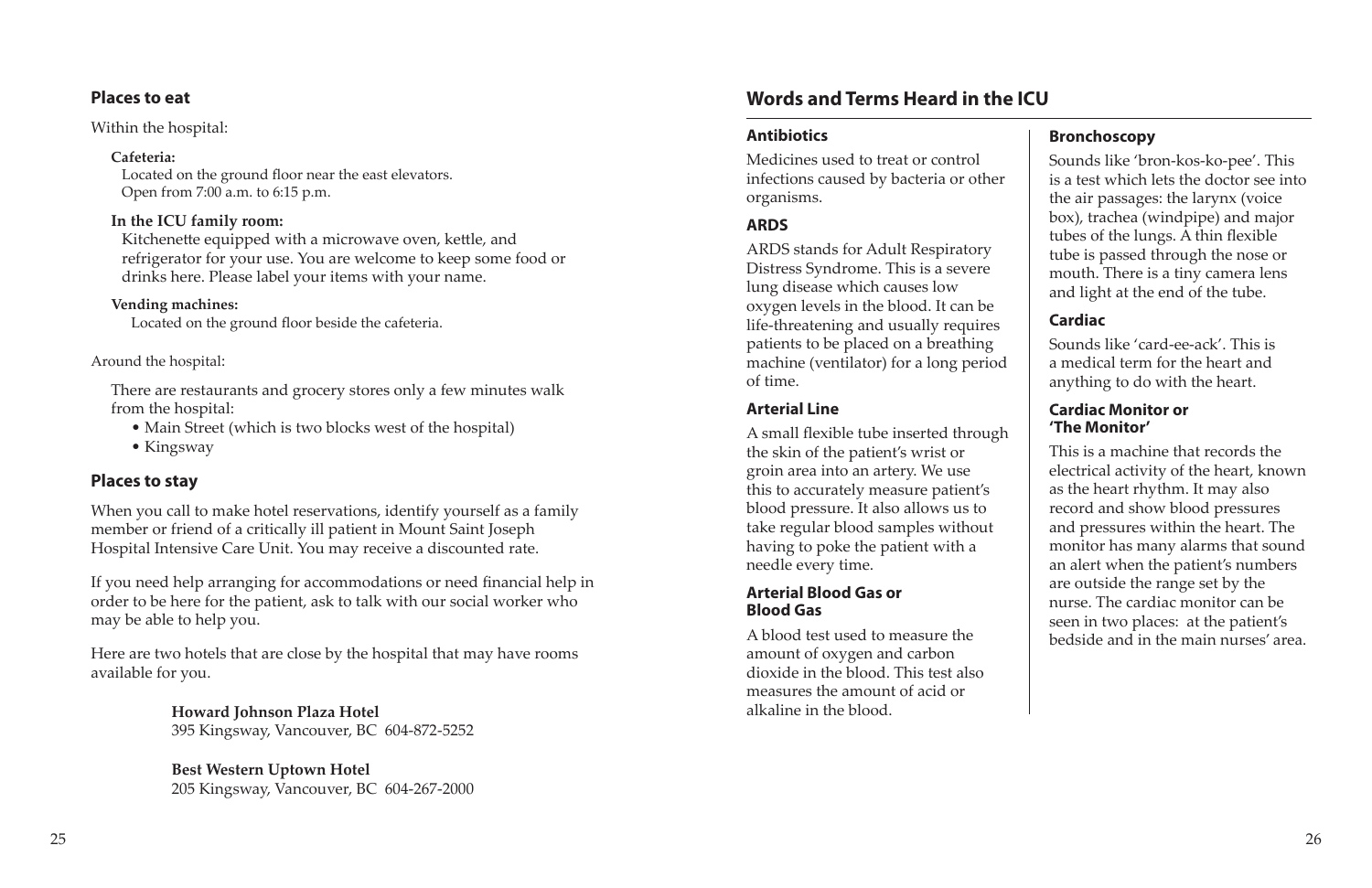## **Cannula or Catheter (blood)**

A small flexible tube that can be put into a vein or artery. It can be part of the system used to give fluids, nutrition, and medications; or to take measurements or blood samples.

### **Catheter (urine)**

A tube placed into the patient's bladder to remove urine.

# **CT Scan/CAT Scan**

CT stands for Computed Tomography. You may also hear it called a CAT Scan. A CT scan is a special x-ray test using a computer. The scan detects many conditions that do not show up on regular x-rays.

#### **Central Line or Central Venous Catheter**

A Central Venous Catheter is often referred to as a 'CVC'. It is a type of intravenous.

We insert a soft flexible tube (called a catheter) through the skin (the CVC site). The tube may be inserted into a large vein in either the neck or the groin area. The tip of the catheter sits in a large vein in your chest. This allows us to give medications and fluid right into the central blood system.

We use this type of intravenous when it needs to be left in place for long periods.

# **Cerebral Vascular Accident (CVA)**

Cerebral sounds like 'suh-ree-bral'. Vascular sounds like 'vask-cuelar'. This is commonly known as a 'stroke'. It means the brain has been injured and damaged by a lack of oxygen to cells in the brain from either bleeding or a blockage to the flow of blood.

# **Chest Tube**

A large flexible tube that is inserted through between the ribs into the chest. We use a chest tube to remove either air or fluid from around the lungs.

If there is fluid or air around the lungs, the lungs are not able to expand, making breathing difficult. The fluid or air is removed by the chest tube. This allows the lungs to return to normal size, making it easier to breathe.

If the chest tube is draining fluid, the fluid can be light yellow, thick pale yellow, slightly pink, or dark red (blood) depending on the cause and type of the fluid. We let you know if the type of fluid is normal for the problem.

# **Clinical Brain Death**

A severe injury to the brain can result in the patient not being able to keep his or her body alive without the help of life-support machines. We do various tests to see if any parts of the brain are working. If no part of the brain is working and the doctors feel the damage is permanent, the patient is determined to be 'brain dead'.

### **Colonoscopy**

Sounds like 'coal-on-oss-ko-pee'. This is an internal examination of the bowel, including the large intestine (colon) and rectum. A thin flexible tube is passed through anus (back passage). There is a tiny camera lens and light at the end of the tube.

# **Conscious**

Sounds like 'con-shus'. This is a medical term for being awake and aware of your surroundings.

# **Critically Ill**

Someone is critically ill when their medical condition requires close monitoring at all times. The patient's major organs (brain, heart, lungs, and/or kidneys) need support and monitoring during this time.

# **Dialysis**

Sounds like 'die-al-leh-sis'. The kidneys filter waste products out of the body and keep the body's electrolytes in balance. When the kidneys do not work properly, a dialysis machine is used to take over or assist the work of the kidneys. The machine could be used for a short time or a long time, depending how well the kidneys return to normal function.

### **Echocardiogram**

'Echo' meaning using sound waves, 'cardio' meaning heart, and 'gram' meaning a print out.

An echocardiogram (also called an echo) is an ultrasound test. Highpitched sound waves are bounced off different parts of the heart, creating pictures. This test allows us to look at the heart muscle, the valves of the heart, and the blood flow through the heart.

### **Electrocardiogram (EKG or ECG)**

'Electro' meaning electrical activity, 'cardio' meaning heart, and 'gram' meaning a print out.

An electrocardiogram is a test that checks the electrical activity of the heart. The heart's electrical activity is represented as lines printed on paper. The test can show problems with the heart's natural electrical system.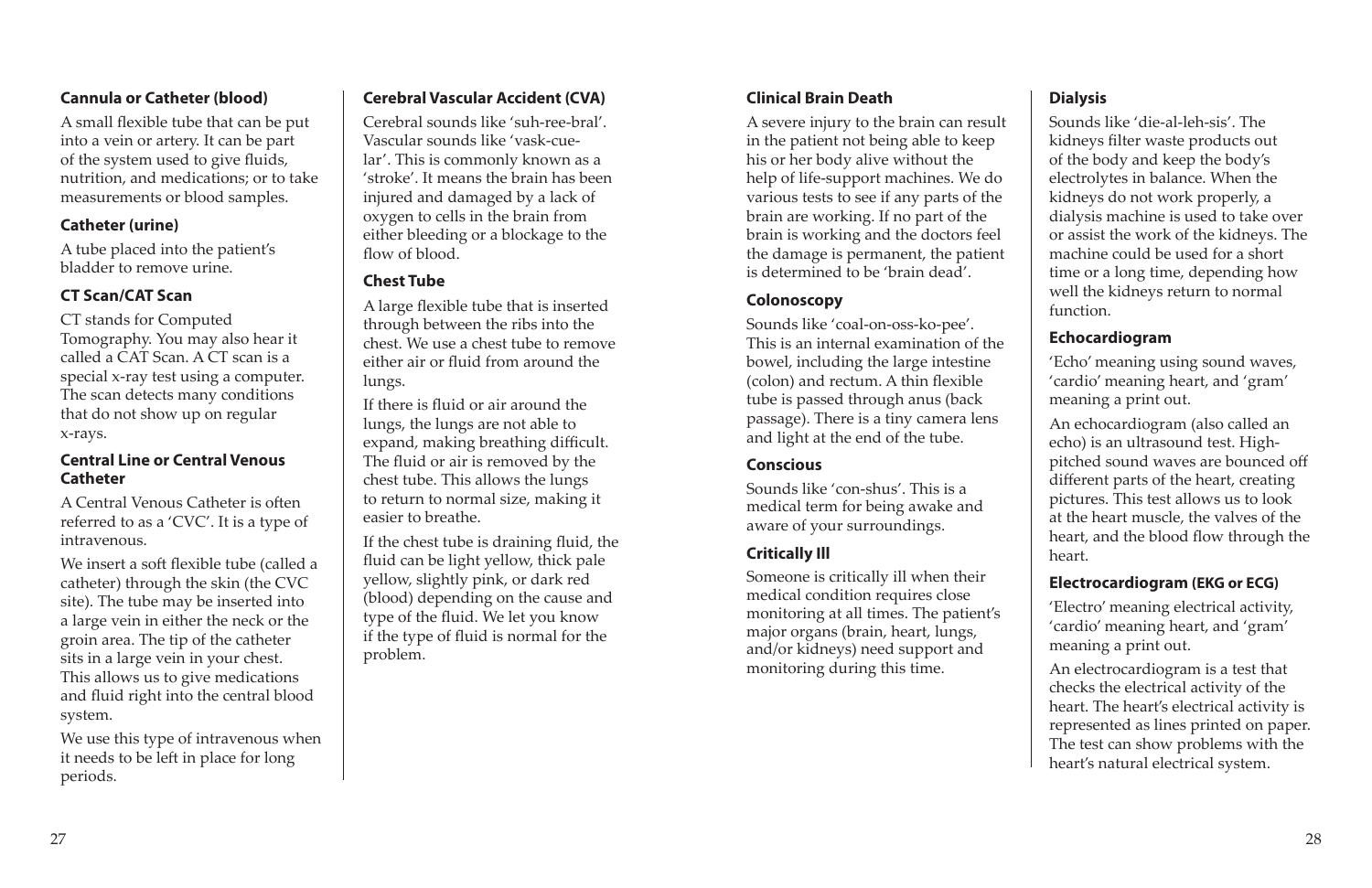## **Electroencephalogram (EEG)**

'Electro' meaning electrical activity, 'encephalo' (sounds like 'en-sef-al-lo') meaning brain, and 'gram' meaning a print out.

An electroencephalogram is a test that measures the electrical activity of the brain. This test is done to check for problems that may cause a person to be unconscious, to see how well the brain reacts to stimulation, and to check for brain activity. The test can also help identify abnormal activity in the brain that causes seizures (commonly called 'fits').

### **Endotracheal Tube**

'Endo' meaning within, 'tracheal' meaning trachea or windpipe. You may hear us call it 'ET Tube'.

A plastic tube is placed in the patient's windpipe, through the mouth or nose. We use an endotracheal tube to open the patient's airway so we can give oxygen and help with breathing. Patients can not speak with the endotracheal tube in place.

This 'breathing tube' is used when patients are not able to breathe on their own without help. Sometimes patients are not awake enough or their muscles not strong enough for them to breathe by themselves. We may give a patient medication to sleep, or to keep them unconscious as part of recovery. The endotracheal tube protects the patient's airway and gives us a way to give oxygen.

When we put an endotracheal tube in place, it is called an intubation. When we take the tube out, it is called an extubation.

### **Exhale or Expiratory**

To breathe out or the process of breathing out.

### **Extubate**

The procedure for when an endotracheal tube is removed.

## **Face Mask**

We use the term 'face mask' in two ways.

First, there is the face mask used to give oxygen to the patient. This is a clear plastic mask placed over the mouth and nose, and connected to oxygen. Patients can speak with a face mask in place.

The second face mask is the disposable masks that the health care team wear to protect themselves from germs or fluids when giving care. We may also wear a face mask to protect the patient from our germs. You may be asked to wear a face mask for both the patient's and your protection.

#### **Gastroscopy**

'Gastro' meaning stomach, and 'scopy' meaning to look with a scope.

This is an internal examination of the throat, esophagus (the tube that connects the throat to the stomach), the stomach, and the upper part of the small bowel (called the duodenum).

A thin flexible tube is passed through the mouth down into the stomach. There is a tiny camera lens and light at the end of the tube.

### **Inhale or Inspiratory**

To breathe in or during the process of breathing in.

## **Intensive Care**

A place where patients receive constant care and close monitoring.

Types of Intensive Care:

- **• Aggressive Care** where all appropriate treatments are used in caring for the patient with the goal of recovery from illness.
- **• Comfort Care** for when recovery is not possible; treatment goal is for the comfort of the patient to allow for a peaceful death.

### **Intensivist**

A doctor who has special training in all aspects of the care of critically ill patients.

### **Intervention**

A medical procedure, test, or treatment.

### **Intubate**

The procedure for when an endotracheal tube is inserted into place.

### **Isolation**

Some infections are easily spread. Critically ill patients have a greater chance of becoming infected with germs and put their health at greater risk. For this reason, we may 'isolate' patients. This involves keeping patients separate from other patients and using extra equipment and clothes (such as an isolation gown, gloves, and maybe a face mask) to protect everyone. We will let you know if we need to isolate the patient and explain what you need to do.

### **Intravenous (IV)**

An intravenous is commonly called an IV. 'Intra' meaning into, and 'venous' meaning vein.

We insert a small flexible tube through the skin (the IV site) into a vein in the hand, arm, or foot.

We give most medications through the intravenous because they may not be able to be given in any other way, or they may work quicker than pills.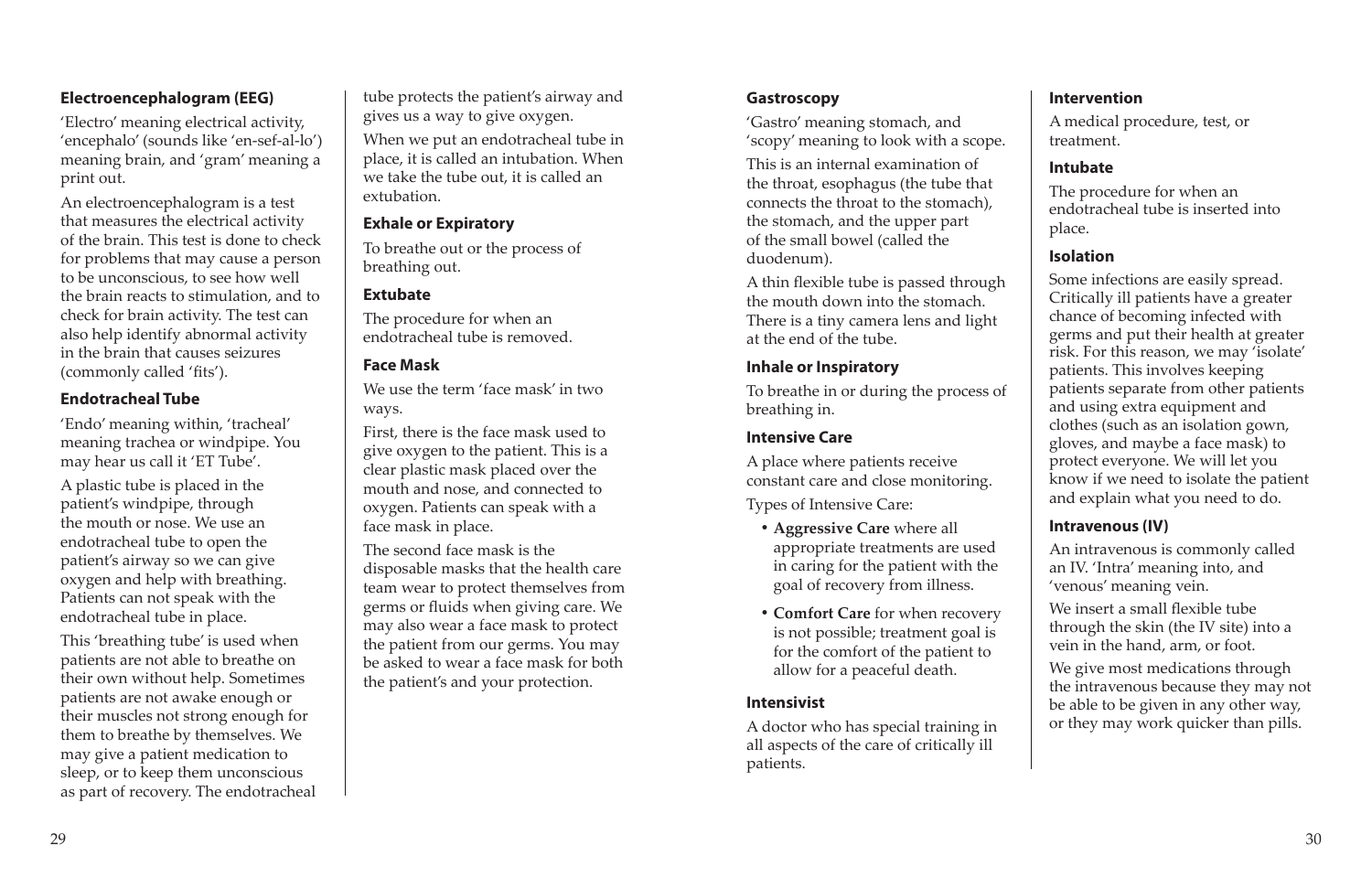## **Life-threatening**

A condition or state that threatens the life of the patient.

#### **Magnetic Resonance Imaging (MRI)**

Magnetic Resonance Imaging is a special kind of x-ray. We commonly refer to this as having an 'MRI'. It uses a large magnet, radio waves, and a computer to look inside the body. It creates clear pictures or images of bones, organs, and soft tissues. This type of exam does not use x-rays or radiation.

## **Myocardial Infarction (MI)**

'Myo' meaning muscle, 'cardial' meaning heart, and 'infarction' meaning damaged or dead tissue.

This is commonly called a 'heart attack'. An area of the heart muscle has been damaged by a blockage of blood supply and oxygen.

### **Nasogastric Tube or NG Tube**

'Naso' meaning nose, and 'gastric' meaning stomach.

We insert a plastic tube through the nose down into the stomach. The tube can be used to either remove fluids from the stomach or to give nutrition when the patient is not able to eat.

### **Neurological or Neurology**

'Neuro' meaning nerves and brain, and 'ology' meaning the study of that subject. A neurologist is a doctor who has special education on the brain and related conditions.

#### **Orogastric Tube**

'Oro' meaning orally or through the mouth, and 'gastric' meaning stomach.

We insert a plastic tube through the mouth down into the stomach. The tube can be used to either remove fluids from the stomach or to give nutrition when the patient is not able to eat.

#### **Percutaneous Endoscopic Gastrostomy Tube or PEG Tube**

'Percutaneous' meaning across or through the skin, 'endo' meaning within, 'scopic' meaning using a scope to look, 'gastro' meaning stomach, and 'ostomy' meaning opening.

A PEG tube is a type of feeding tube. It is similar to a nasogastric or orogastric tube, except the tube is placed in the stomach through an opening in the skin on the abdomen. A thin flexible tube is passed through the skin into the stomach. There is a tiny camera lens and light at the end of the tube that allows the doctor to see where to place the PEG tube.

A PEG tube would be used when the patient is not able to eat for a long time (more than 30 days). Nutrition is given through the PEG tube.

#### **Pneumonia**

Sounds like 'new-moan-yah'. Pneumonia is an infection of one or both lungs. Three common causes of this infection are bacteria, viruses, and fungi.

#### **Pulmonary**

Sounds like 'pull-mon-airy'. Means anything to do with the lungs.

# **Ventilator (breathing machine)**

A machine that helps the patient breathe, either when the patient is not strong enough to breathe, or when the patient is not able to breathe. The machine is attached to an endotracheal tube (breathing tube). It may also be called 'life support'.

# **Rounds**

Rounds are when members of the critical care team (including doctors and nurses) meet to review the condition of each patient and the plan for their care. Rounds are set for specific times of the day.

# **Sepsis**

Sepsis is a serious infection in the blood or body tissues. This type of infection is quite dangerous and can lead to body systems failing to work properly (such as heart, kidneys, or lungs). Sepsis can result in the patient having a very low blood pressure. This is called 'shock'.

# **Shock (electrical)**

When a patient's heart goes into a dangerous rhythm or stops beating, we use an electrical shock to try and get the heart back to normal rhythm. We sometimes use a small electrical shock to treat other abnormal heart rhythms.